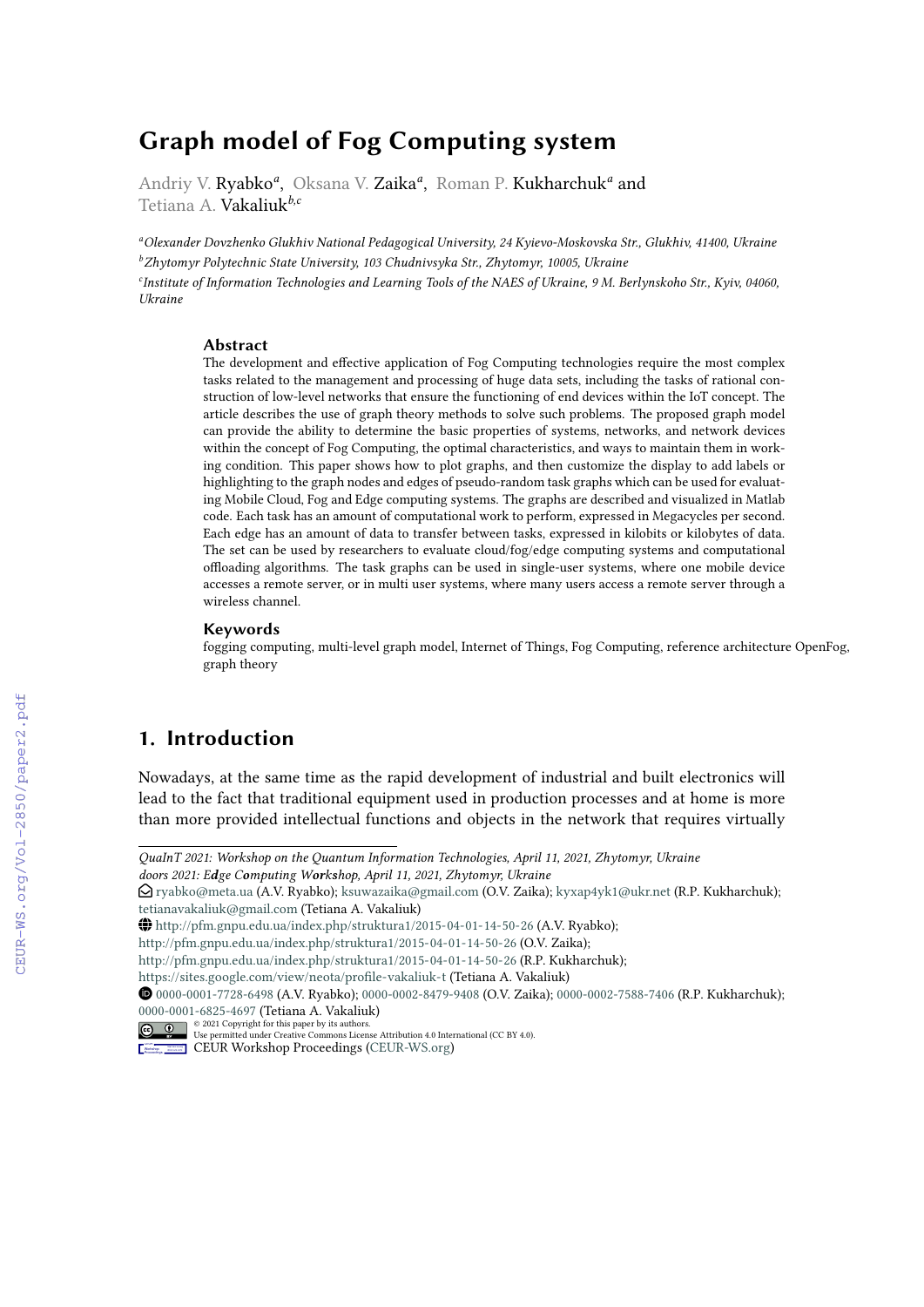continuous data processing, growing and requiring computing power of this equipment. The need to control and manage individual mechanisms and machines, as well as the environment, transport flows, production, business, health and education, security, social processes has led to the creation of a large number of devices that interact with people, central data messages and between himself. For their effective functioning, it was necessary to create a global communication system, the quality of the natural state by visiting the Internet, the need to solve management and control problems to create a network concept focused on connecting devices and received from the Internet of Things, IoT.

The term Internet of Things was first used in 1999 by Kevin Ashton, head of the Massachusetts Institute of Technology's Auto-ID Research Center, who suggested that Procter & Gamble use radio frequency tags (RFID) on products to improve supply chain management [\[1\]](#page-15-0). Later, this name became commonplace, although its meaning has now expanded significantly.

It should be noted that within the framework of the IoT concept, the basis for the effective operation of both end devices with intelligent functions and the networks formed by them is a real-time operation, reliability, and security, which can not always be provided using a client-server interaction scheme, which is typical of the classic Internet and is based on cloud technology and computing (Cloud Computing) [\[2\]](#page-15-1).

The concept of Fog Computing is designed primarily to bring data processing and storage closer to the devices that generate and use them. A modified concept of cloud technology applicable to IoT, called Fog Computing (FC), was proposed by Cisco researchers. According to the concept, the FC architecture is three-tiered. At the lowest level – the earth – are billions of things, at the top – many cloud data centers that provide resources for applications that require significant computing power and/or significant amounts of data. And, accordingly, between them is Fog – tens of thousands of geographically distributed smaller control centers, sufficient to solve local problems.

As mentioned above, the concept of Fog computing, in contrast to cloud computing, involves the data processing to the end devices of networks – computers, mobile devices, sensors, and more. It should be noted that now the term Edge Computing has become widespread, which in essence is quite close to Fog Computing, as it also involves the implementation of key operations to collect data processing outside the cloud. However, the key difference between Fog Computing and Edge Computing is considered to be the degree of convergence of data processing points to the edge devices of networks. If the concept of Fog involves sending data generated by end devices for processing and/or storage in local processing centers (Fog Nodes), then in the concept of Edge Computing the main tasks of data processing are solved directly on end devices.

Considering the differences between Cloud Computing and Fog Computing, it should be noted that from the authors' point of view, despite the differences, the contrast between the Fog/Edge Computing models and the Cloud Computing model is erroneous and should not be considered as alternatives but complementary. The basic idea of the Fog Computing concept is to ensure efficient, reliable, and secure interaction of a huge number of devices with each other, with local data centers, and with cloud data centers.

Fog Computing is characterized by the use by users of service functions of resources located on peripheral devices and in the distributed network. The data is located on the client nodes where they should be processed or nearby. The main method of data collection and transmis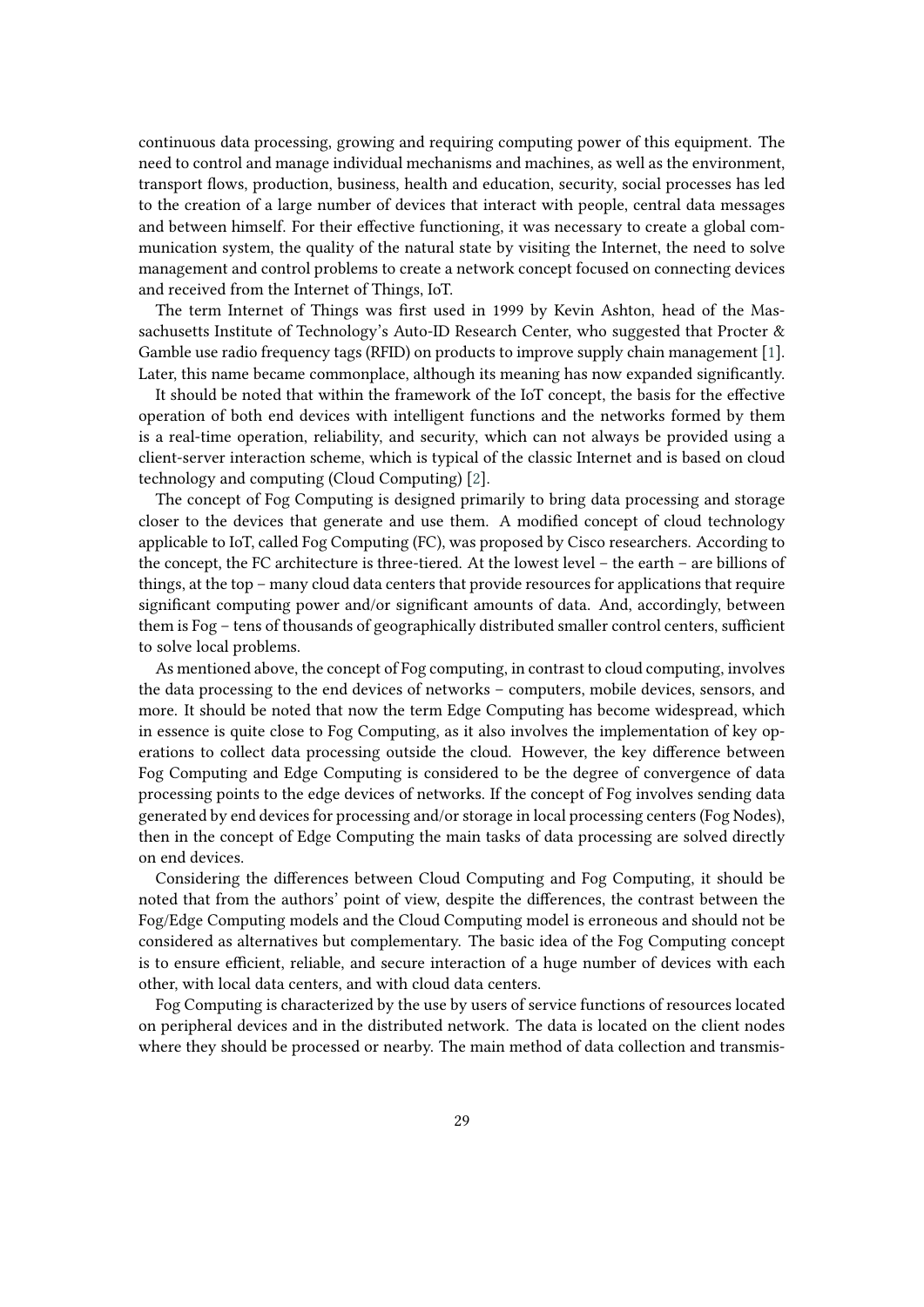sion is wireless communication. The advantage of networks built according to the concept of Fog Computing over cloud systems is to reduce the latency of the response to the collected data by processing at the place of collection, and for real-time systems, this is one of the key factors. Also, in most cases, the security of Fog Computing systems is higher than for Cloud Computing systems. Another advantage of Fog Computing is the reduction in the amount of data transmitted to the cloud, which reduces network bandwidth requirements, increases data processing speed, and reduces decision delays. Thus, the use of Fog Computing allows you to completely or partially solve some of the most common problems, including:

- large network delays,
- difficulties associated with the mobility of endpoints,
- reliability of communication,
- the high cost of bandwidth;
- unpredictable network congestion,
- large geographical distribution of systems and customers.

OpenFog Consortium, founded in 2015, has proposed a specification of the OpenFog reference architecture, a universal technology model for projects primarily in the field of the IoT, mobile networks, and AI applications. The key members of the consortium are Cisco, Intel, ARM, Dell, Microsoft. According to the proposed model, OpenFog-infrastructure is a set of nodes (Fog Nodes) based on network smart devices that perform data processing, the specification also contains descriptions of options for hierarchical node construction, system deployment models, and examples of possible implementations.

The OpenFog reference architecture is based on the following eight technological principles (criteria):

- security,
- scalability,
- openness,
- autonomy,
- RAS (reliability, availability, suitability for service);
- adaptability;
- hierarchical principle of construction of input elements;
- programmability.

According to Cisco developers, the concept of Fog Computing is best suited for working with machine-to-machine (M2M) systems and devices that use a human-machine interface (HMI). They distinguish three main groups of such devices: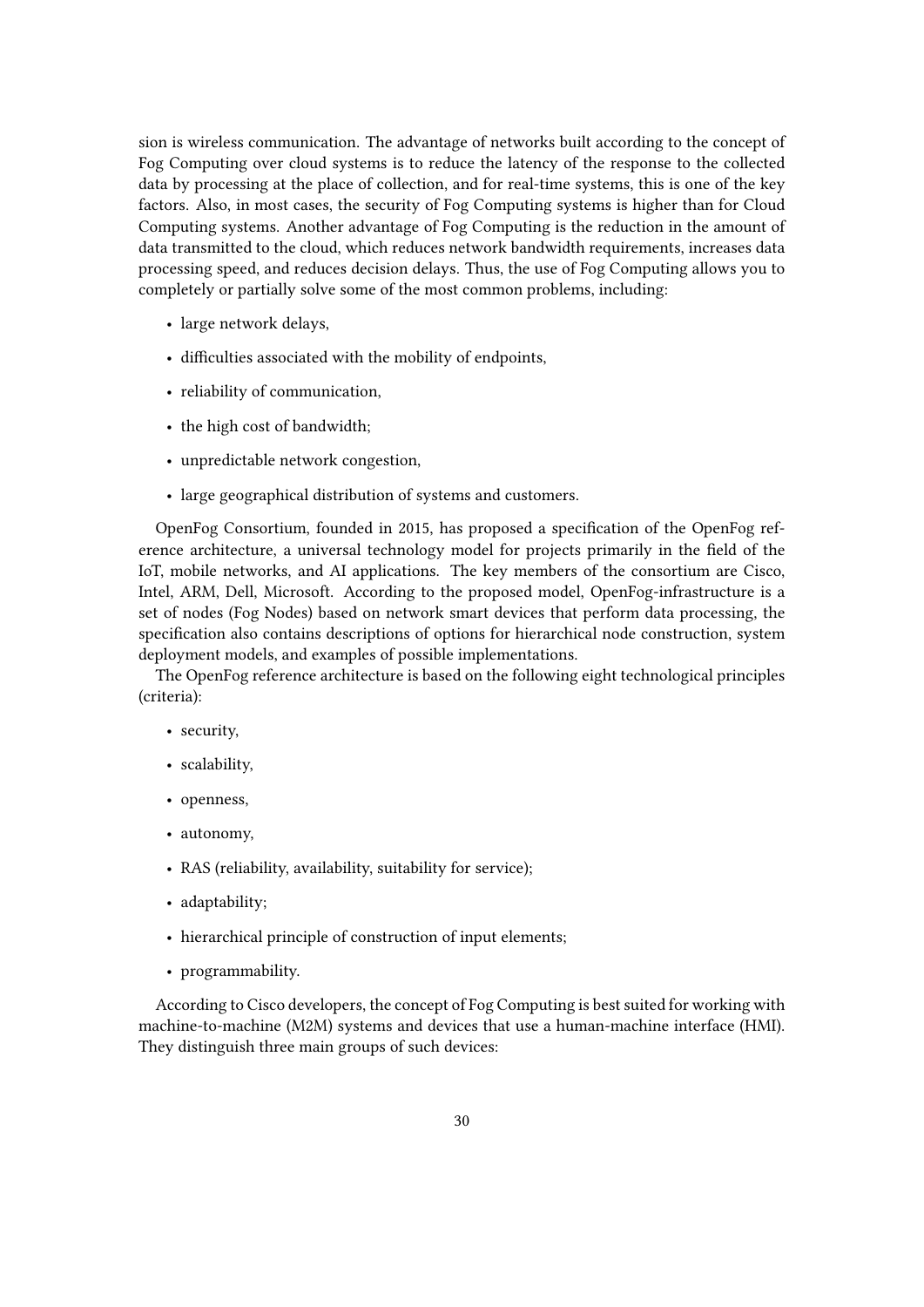- Data acquisition devices are generated in series by different sensors with a frequency of a few milliseconds to fractions of a second. Examples are devices of security systems and control systems of industrial facilities. They are characterized by low latency requirements for data acquisition and high performance to calculate the required characteristics in real-time.
- Systems responsible for data processing, including operating. Here the input data comes with a frequency of a few seconds to a few minutes. Examples of such systems are devices for visualization of physical processes, technological industrial systems. The requirements for the latency of the collected data and their processing are not as high as for the devices of the first group, but all data are processed in real-time.
- Devices for the collection and processing of historical data, collected at a frequency of several minutes to several days. Example – visualization and reporting systems.

#### **2. Theoretical background**

Shanhe Yi, Zijiang Hao, Zhengrui Qin and Qun Li point to unresolved cloud computing issues such as unreliability, latency, lack of mobility support, and location awareness [\[3\]](#page-15-2). Fog computing can solve these problems by providing resources and services to end-users at the network boundary, while cloud computing is more about providing resources distributed on the core network. Fog provides IoT data processing and storage locally on IoT devices, instead of sending it to the cloud [\[4\]](#page-15-3).

Case studies Weisong Shi and Schahram Dustdar [\[5\]](#page-15-4), Weisong Shi, Jie Cao, Quan Zhang, Youhuizi Li and Lanyu Xu [\[5\]](#page-15-4), Nasir Abbas, Yan Zhang, Amir Taherkordi and Tor Skeie [\[6\]](#page-15-5), Mahadev Satyanarayanan [\[7\]](#page-15-6) provide a detailed description, definition, and capabilities of Edge-Computing, from cloud technology unloading to smart home and city, mobile networks.

Luis Miguel Vaquero and Luis Rodero-Merino [\[8\]](#page-15-7) define Fog, considering a variety of technologies such as cloud, sensor networks, peer-to-peer networks, network virtualization functions, or configuration management techniques [\[8\]](#page-15-7). Redowan Mahmud, Ramamohanarao Kotagiri and Rajkumar Buyya note that Fog computing is located closer to IoT devices/sensors and expands the capabilities of cloud-based computing, storage, and networking technologies [\[9\]](#page-15-8). Ivan Stojmenovic, Sheng Wen, Xinyi Huang and Hao Luan point to Smart Grid technologies, smart traffic lights, software-defined networks [\[10\]](#page-15-9).

Flavio G. Bonomi, Rodolfo A. Milito, Jiang Zhu and Sateesh K. Addepalli indicate the main characteristics of Fog: a) low latency and location awareness; b) wide geographical distribution; c) mobility; d) a very large number of nodes; e) the predominant role of wireless access; f) the strong presence of streaming and real-time programs; g) heterogeneity [\[11\]](#page-15-10). These features make Fog an appropriate platform for several critical IoT services and applications, namely, automotive, smart grids, smart cities, and wireless sensors and network devices (WSANs) in general.

The results of studies by Subhadeep Sarkar and Sudip Misra show that for the scenario where 25% of IoT applications will run with low real-time latency, the average energy consumption for Fog calculations will be 40.48% lower, than in the usual model of cloud computing [\[12\]](#page-15-11).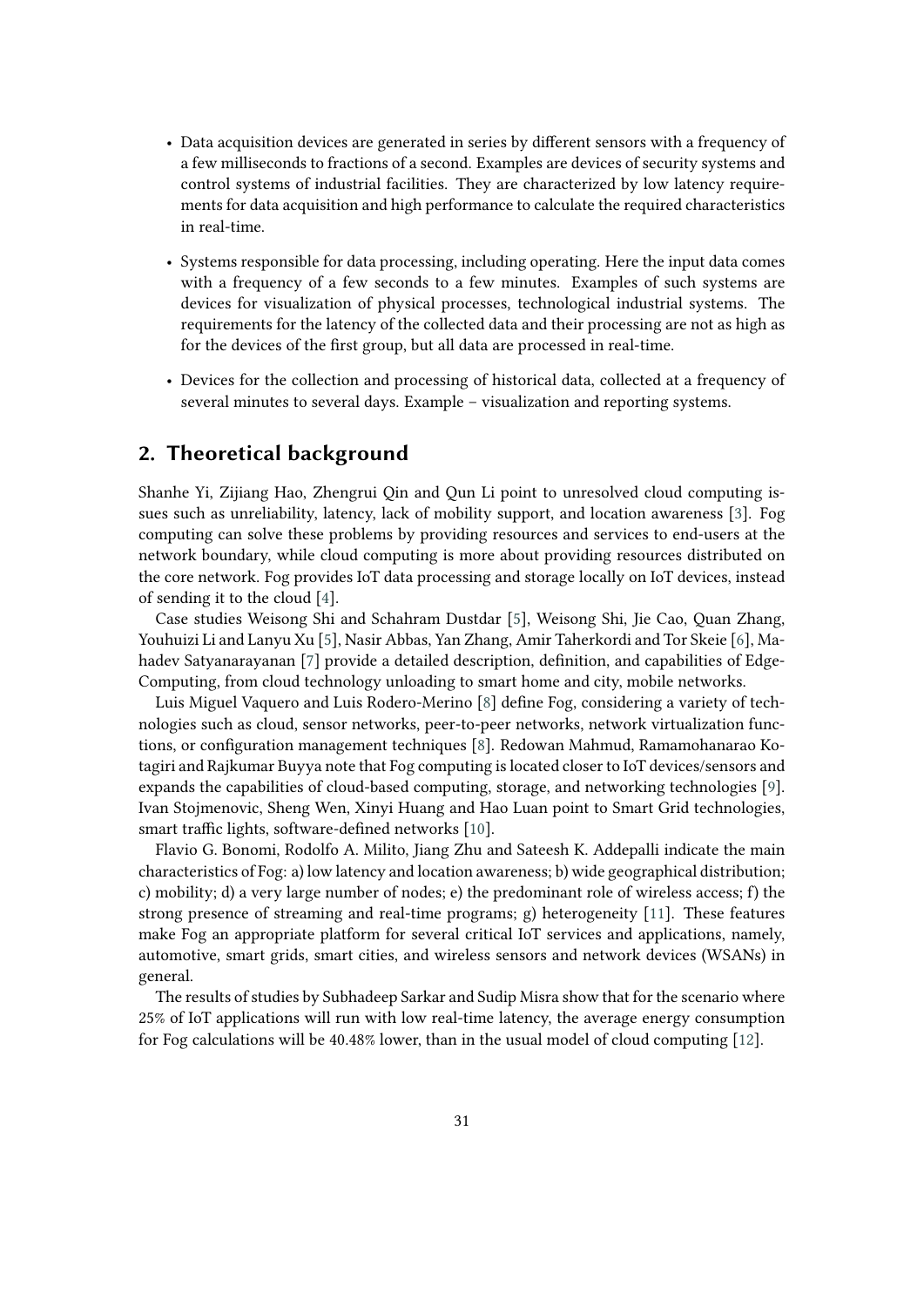Expanding the concepts of Fog Computing is the driving force behind the introduction of Industry 4.0. The development of algorithms and optimization methods is complicated by the complexity of such systems and the lack of real data on Fog systems, which leads to the use of algorithms that are not adapted to real scenarios. Graph-based system parameters allow you to scale and design more realistic test scenarios for future optimization attempts, as well as to determine the features of Fog systems compared to other types of networks [\[13\]](#page-15-12).

Graph theory is used to construct a load balancing algorithm for Fog network computations [\[14\]](#page-15-13) based on a dynamic graph distribution [\[15\]](#page-16-0) that the Fog Cloud Atomization computing system can flexibly build a system network, and the dynamic load balancing mechanism can efficiently configure system resources as well as reduce the consumption of node migration caused by system changes.

Some authors propose a Fog network caching scheme based on the Steiner tree, in which Fog servers, by caching resources, first create a Steiner tree in graphs to minimize the total path weight (or cost) so that the cost of resource caching with this tree can be minimized [\[3,](#page-15-2) [16\]](#page-16-1).

Xu Chen and Junshan Zhang propose a hybrid HyFog system for unloading tasks in Fog Computing based on a three-level graph for efficient distribution of tasks between devices. The problem of minimizing the total cost of the task is reformulated as the problem of the minimum weight ratio in the constructed three-level graph, which can be effectively solved using the Blossom Edmonds algorithm [\[17\]](#page-16-2).

Dmitry Korzun, Aleksey Varfolomeyev, Anton Shabaev and Vladimir Kuznetsov consider two emerging IoT-enabled paradigms: Edge-centric Computing and Fog Computing. They are elaborating their potential for development of smart applications with focus on the dependability and using a mobile assistant for e-tourism as a reference application. They analyze possible concept elements for smart application development and provide recommendations in respect to the dependability [\[18\]](#page-16-3).

Isaac Lera, Carlos Guerrero and Carlos Juiz propose a fog computing simulator for analyzing the design and deployment of applications through customized and dynamical strategies. They model the relationships among deployed applications, network connections, and infrastructure characteristics through complex network theory, enabling the integration of topological measures in dynamic and customizable strategies, such as the placement of application modules, workload location, and path routing and scheduling of services [\[19\]](#page-16-4).

Ted H. Szymanski presents describes 300 task graphs which can be used for evaluating mobile cloud, fog and edge computing systems.The task graphs are organized as 3 sets of 100 graphs. Each graph in the first set has the same topology, with  $N = 9$  tasks and 6 offloadable tasks. Each graph in the second set has the same topology, with  $N = 29$  tasks and 20 offloadable tasks. Each graph in the third set has the same topology, with  $N = 23$  tasks and 19 offloadable tasks. Users can also change the number of offloadable components per task graph, in which case the total number of task graphs specified in this paper exceeds 5,000, providing a good basis for the evaluating cloud computing systems [\[20\]](#page-16-5).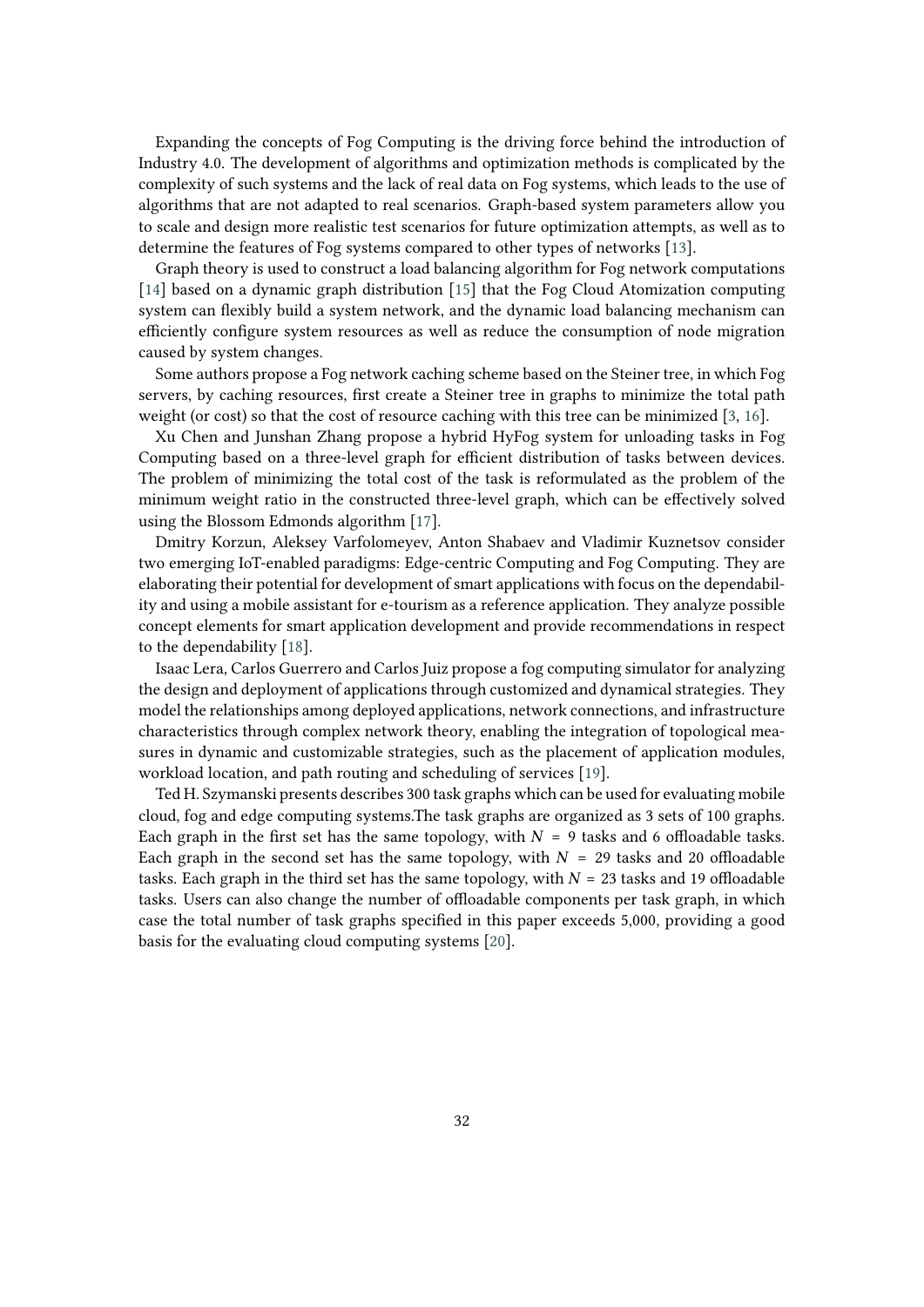#### **3. Research methods**

When modeling the operation of both individual elements and the system, designed and/or built on the concept of fog computing as a whole, for example, to assess efficiency, performance, bandwidth, performance, equipment reliability, the delay time for certain types of service, data, software, the system should be presented in the form of several interconnected levels:

- equipment,
- interfaces,
- transport system (network),
- operating systems (OS),
- data,
- services,
- applications.

Such a representation of the object of modeling allows you to use the apparatus of graph theory.

Figure 1 in the form of an oriented graph  $G = (Z, L)$  presents a multilevel graph model of the system built according to the concept of Fog Computing. The set of vertices of the graph  $Z_{Equip}, Z_{ConDev}, ..., Z_{ComDev}, ..., Z_{Interf}, Z_{HMI}, ..., Z_{M2M}, ..., Z_{Ts}, Z_{NetDev}, ..., Z_L, ..., Z_{os}, Z_{os1},$ ...,  $Z_{osn}$ ,  $Z_{Data}$ ,  $Z_{OI}$ , ...,  $Z_{HD}$ , ...,  $Z_{BD}$ , ...,  $Z_S$ ,  $Z_{S1}$ , ...,  $Z_{Sm}$ ;  $Z_{App}$ ,  $Z_{App1}$ , ...,  $Z_{Appk}$  are tasks that are solved at each specific level.

The set of arcs contains:  $X_{pr}$  – the set of parameters needed to solve these problems and the set of information links – H. The set of parameters  $X_{pr}$  consists of  $H^{in}_{br}$  – input and  $H^{out}_{br}$  – output parameters.

$$
X_{pr} = \{H_{pr}^{in}, H_{pr}^{out}\}
$$

with  $L = X_{pr} \bigcup H$  and  $X_{pr} \bigcap H = \emptyset$ .

It should be noted that the output parameters of some tasks (vertices) may be input for others. Information connections are converted into a Boolean matrix *n*•*n*:

$$
H=\|h_{gl}\|_{n\times n}.
$$

The matrix element  $h_{gl}$  characterizes the presence of information connections of problems  $g$  and  $l$ :

$$
h_{gl} = \begin{cases} 1 & \text{if the tasks are related by parameters,} \\ 0 & \text{otherwise.} \end{cases}
$$

The solution of any problem can be represented as

i<br>L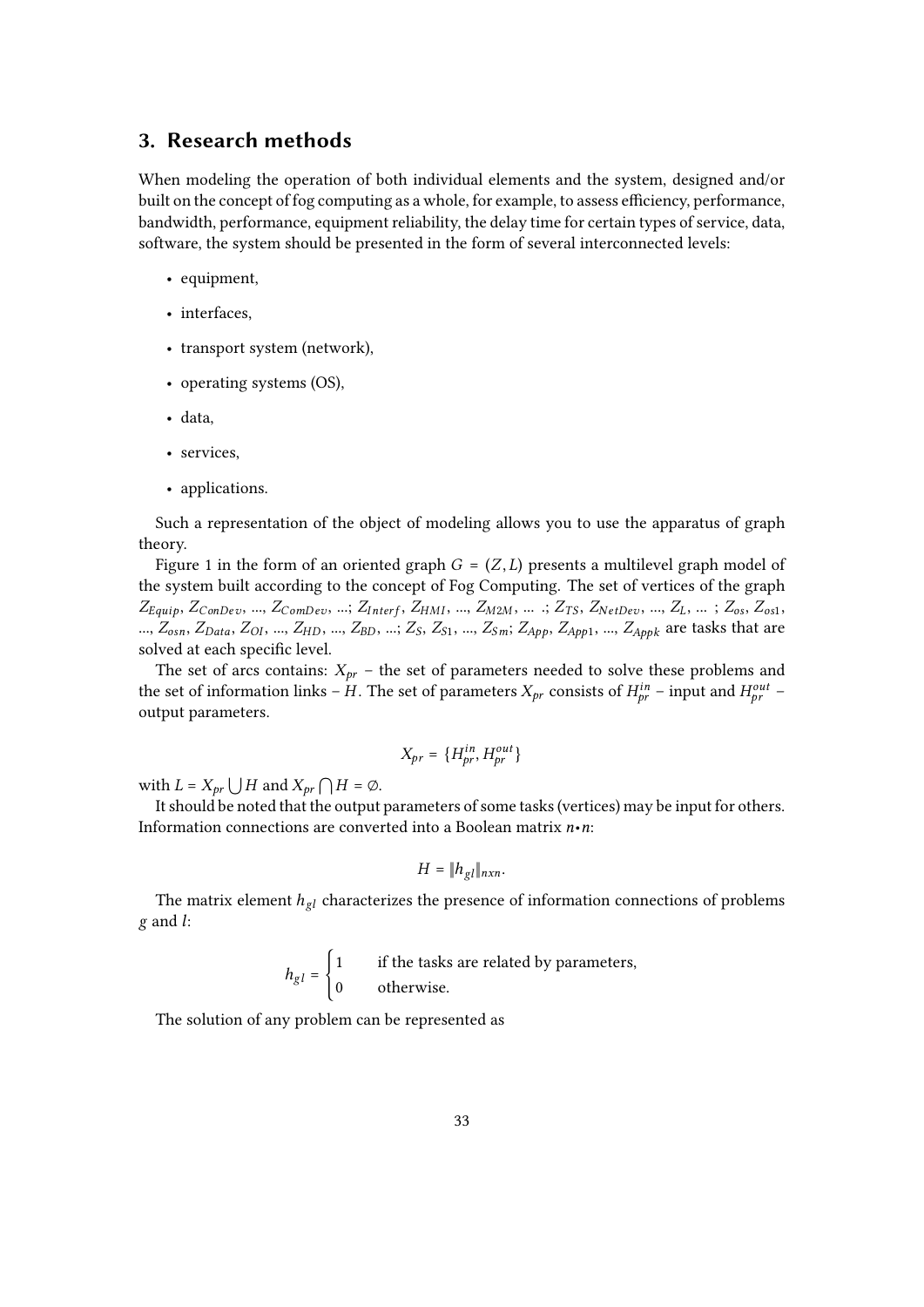$$
Z_i: \{X_{pr}^{in}\}\Rightarrow Z_{pr}^{out}.
$$

It should be noted that there are many mathematical models for solving the problems that correspond to the vertices of the graph  $G = (Z, L)$ , in the future, they are used to estimate the parameters and characteristics of Fog Computing elements. Each vertex of the graph corresponds to one or more nodes, and the output parameters of some nodes can be input to others. Michaela Iorga, Larry Feldman, Robert Barton, Michael J. Martin, Nedim Goren and Charif Mahmoudi note that Fog nodes are either physical components (e.g., gateways, switches, routers, servers, etc.) or virtual components (e.g., virtual switches, virtual machines, clouds, etc.) that are closely related to intelligent endpoints, devices or access networks, and provide computing resources for these devices [\[21\]](#page-16-6).

Each parameter for solving problems is characterized by a vector of characteristics of parameters, which includes: units of measurement of the parameter; the vertex in which this parameter is the source; the vertex in which the parameter is input, the level number, and other individual characteristics. The units of measurement of parameters are determined by the International System of Units (SI) and by the semantics of specific modeling tasks. In this case, all parameters should be divided into two groups: 1) parameters corresponding to the SI system; 2) all other parameters.

For the same parameters, the units of measurement may be different; therefore, it is necessary to perform parameter matching. As mentioned above, the OpenFog reference architecture is based on the following eight criteria:

$$
K = \{K_1^u, ..., K_8^u\},\
$$

where K is a compound criterion; u is the level number ( $u = 1, ..., 7$ );  $K_i^u$  – criterion of a specific level, for example, security at the level of services.

This method can be used in this study, because using the graph  $G = (Z, L)$ , it is possible to integrate models for calculating and evaluating various parameters depending on specific tasks, to carry out multivariate calculations, and to effectively evaluate almost all parameters and characteristics of Fog Computing elements. The graph model clearly shows the mutual influence and interrelation of tasks and parameters, and modeling can be started with any task that corresponds to the top of the graph (one or more).

### **4. Results**

Let us dwell in more detail on the results of modeling the graph of a system designed and/or built on the concept of Fog Computing (figure 1).

1st level – equipment. The vertices of the graph  $Z_{Equip}$ ,  $Z_{ConDev}$ , ...,  $Z_{ComDev}$ , ... correspond to this level. The vertex of  $Z_{Equip}$  defines all problems which are solved at this level; vertices of  $Z_{ConDev}$ , ... – (connecting devices) tasks that are solved at the level of a wide range of devices connected to the network; vertices  $Z_{Combev}$ , ... – tasks for devices that allow you to perform the necessary calculations. An example of the tasks that are solved at this level is the calculation of the reliability and performance of devices.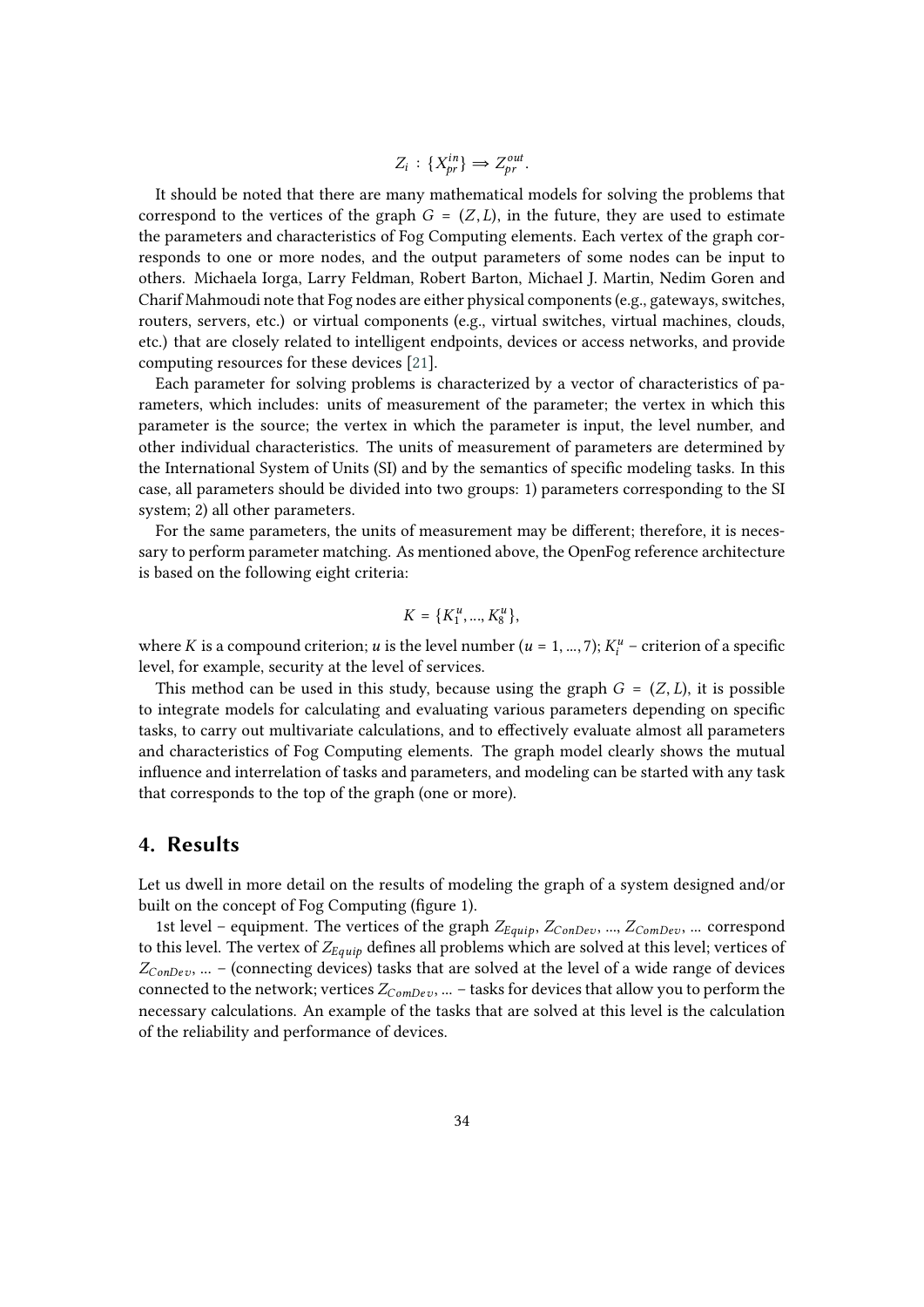

**Figure 1:** Graph model of the system, which is implemented according to the concept of Fog Computing

2nd level – interfaces. As mentioned above, Fog calculations are best suited for working with inter-machine interaction systems – M2M, and devices that use a human-machine interface – HMI. The interface level corresponds to the vertices of the graph  $Z_{Interf}$ ,  $Z_{HMI}$ , ...,  $Z_{M2M}$ , .... The vertex of the  $Z_{Interf}$  describes the tasks specific to this level; vertices  $Z_{HMI}$ ,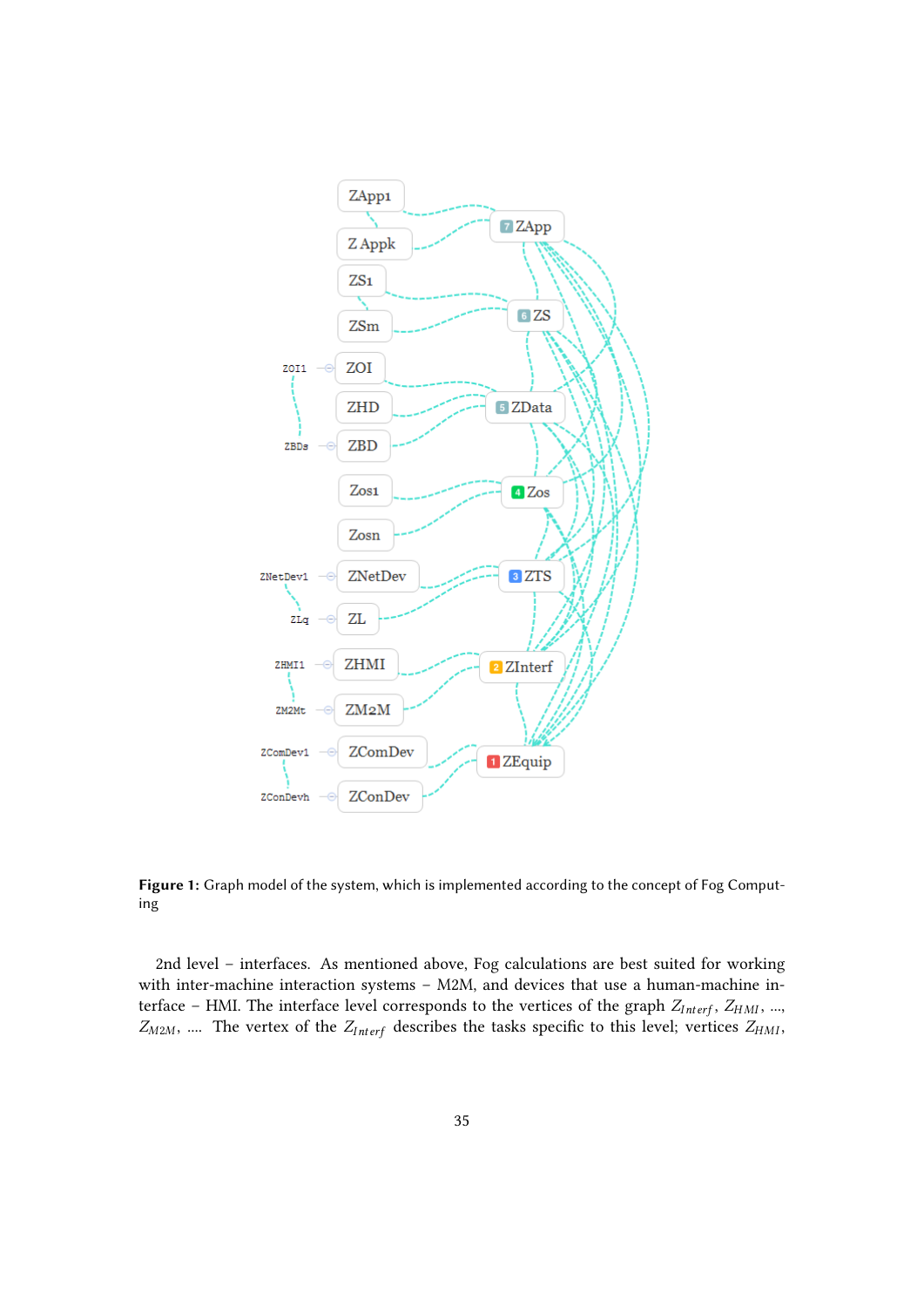...,  $Z_{M2M}$ , ... – define tasks for systems with inter-machine and human-machine interface, respectively. M2M – machine-machine interaction (Machine-to-Machine, Mobile-to-Machine, Machine-to-Mobile) – the name of the technology (sum of technologies), which allows data transfer between different devices, and it can be groups of devices, such as public transport. Work on M2M is coordinated by the following organizations: the Eclipse Foundation, the Focus Groupon Machine-to-Machine, a member of the International Telecommunication Union, and the TR-50 M2M Intelligent Devices Engineering Committee.

Types of M2M: stationary M2M, such as process control, payment terminals, meters, etc., and mobile M2M, for example, for fleet management, where M2M is used as an on-board device for monitoring, diagnostics, navigation, security, and mobile communications. M2M applications include access systems, premises security systems, security systems, remote control and management of equipment, transport and monitoring of moving objects, vending machines, payment terminals, healthcare, etc. HMI – human-machine interface – a concept that encompasses engineering solutions that provide human interaction with controlled objects (machines, systems, devices).

The HMI can be a computer, standard software, a simple remote control with a set of LED indicators, and so on. Modern computers are focused on streaming architecture, the implementation of intelligent human-machine interface, which provides not only a systematic solution but also the ability of the machine to logical thinking and self-learning, to associative information processing and drawing logical conclusions. The requirements that different users impose on the HMI vary widely. The implementation of an intelligent human-machine interface is associated with the ability to solve problems of recognition and understanding of natural language, for this, there are recognition systems (language, handwritten texts, images). Creating a user-friendly and efficient human-machine interface is an urgent task. Also among the tasks of the interface level can be distinguished, for example, the choice of standard interface buses; reliability assessment at the interface level, and others.

3rd level – transport system (network). The transport system is used to transmit information and contains nodes of the Fog infrastructure – switches, routers, etc. The vertex  $Z_{TS}$  of the graph  $G = (Z, L)$  defines the general tasks characteristic of the 3rd level, and the vertices  $Z_{NetDev}$ , ... – describe the tasks that are solved at the level of network devices; vertices  $Z_L$ , ...,  $Z_{l,q}$ , ... – tasks that are solved at the level of communication channels. As the tasks are solved at this level it is possible to result in the following – a choice of a communication channel; channel bandwidth estimation; calculation of the delay factor of network equipment; estimation of message delay and many others.

4th level – operating systems (OS). Here you should consider the presence of different types of operating systems (UNIX-like OS, Windows, macOS, etc.). The vertex  $Z_{os}$  of the graph describes the general tasks characteristic of the OS level.

Vertices  $Z_{os1}$ , ...,  $Z_{osn}$  are tasks that are solved for each specific operating system, for example:

- calculation of the coefficient of relative losses of OS performance for a multiprocessor system,
- determining the average processing time of the OS request,
- estimation of the average time spent on access to external memory and analysis of the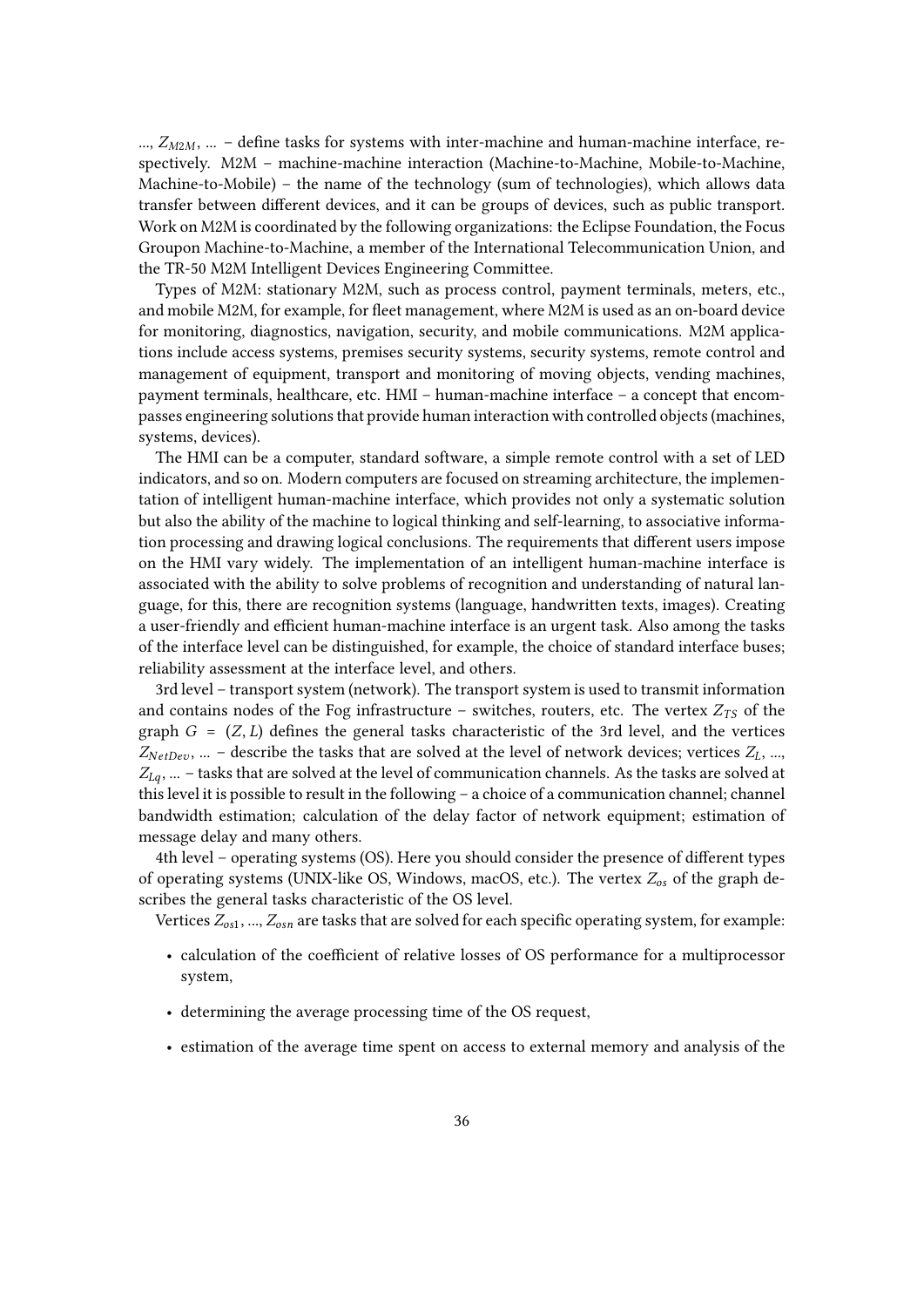intensity of OS requests to external memory devices,

- assessment of the reaction time of the OS in solving specific problems,
- an estimate of the average time required to transmit the OS request,
- estimate the time of access to RAM,
- optimization of the core structure of open OS by the criterion of information security,
- estimation of time of detection of errors in processes,
- calculation of the probability of skipping the controlled signal (quantitative characteristics for the tasks of monitoring the integrity of OS files) and many others.

5th level – data. The vertices  $Z_{Data}$ ,  $Z_{OI}$ , ....,  $Z_{HD}$ , ...,  $Z_{BD}$ , ... of the graph  $G = (Z, L)$  correspond to this level. The  $Z_{Data}$  vertex describes general tasks,  $Z_{OI}$ , ...,  $Z_{HD}$ , ...,  $Z_{BD}$ , ... vertices – tasks specific to operational information (real-time analysis), historical data (transaction analysis), and long-term storage (BigData analysis).

Examples of tasks to be solved at this level:

- prognostic calculation of the speed of new data generation,
- optimization of file placement and processing of requests to the database,
- estimation of data volume,
- data compression,
- distributed calculations when planning requests to the database,
- assessment of the integrity of information at the level of links and other tasks.

6th level – services. These can be various services, such as online services (like Uber), streaming services (like Netflix, Amazon Prime, Hulu, and Crunchyroll), etc.

The level of services corresponds to the vertices  $Z_s$ ,  $Z_{s1}$ , ...,  $Z_{s1}$  graph model. Vertex  $Z_s$ defines general tasks for service level, vertices  $Z_{S1}$ , ...,  $Z_{Sm}$  – tasks for different types of service. Examples of tasks:

- calculation of productivity for the 6th level,
- assessment of service quality in virtual VPN channels,
- optimization of system services by network resources,
- assessment of the security of transmission of confidential information in broadcast communication channels,
- maximum support for different types of 6th level traffic, etc.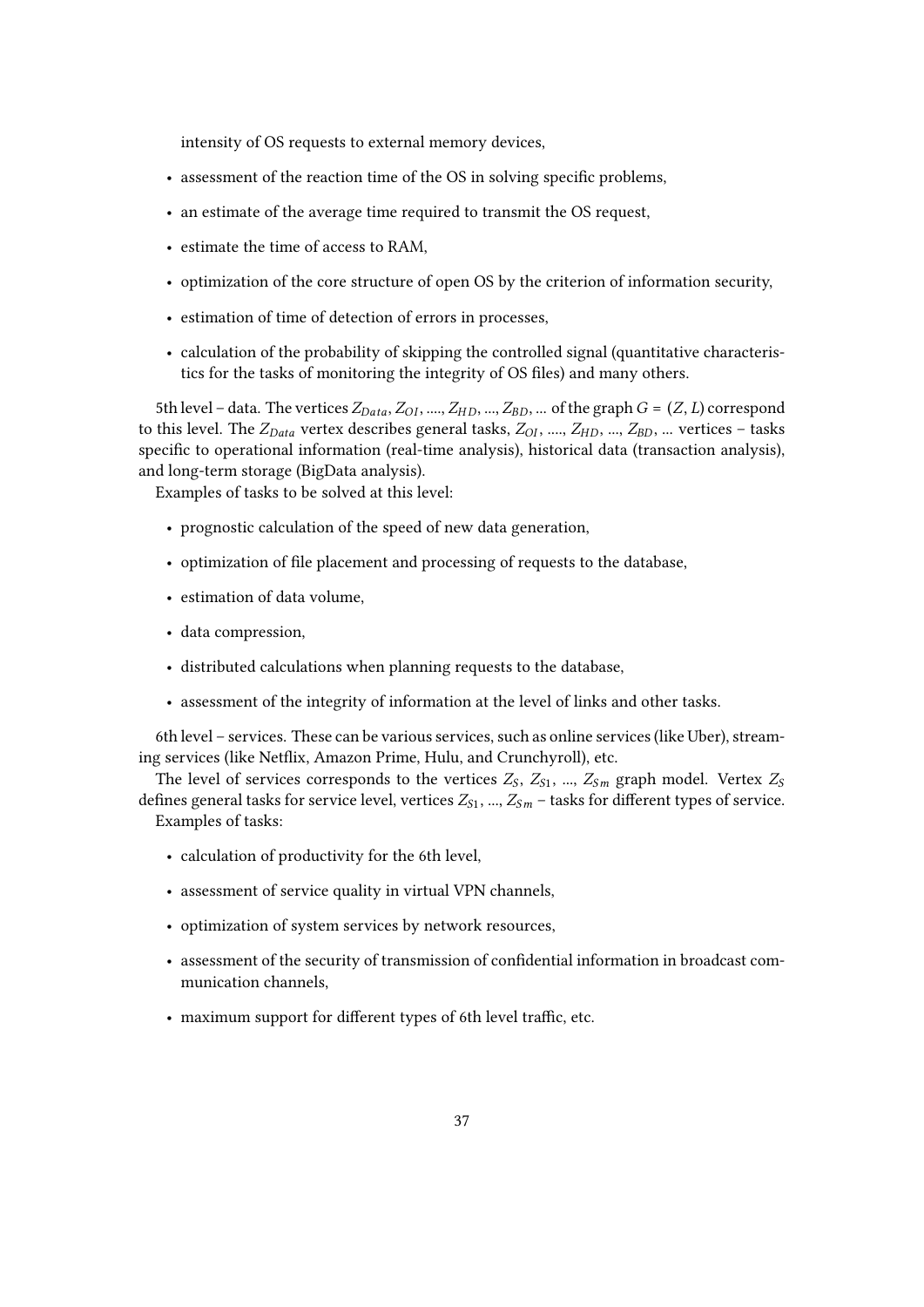7th level – applications. Applications are research software, computer-aided design systems, games, applications for artists, geographically distributed applications for pipeline monitoring, smart devices in the car, SmartGrid, traffic light control systems, etc.

The vertices  $Z_{App}$ ,  $Z_{App1}$ , ...,  $Z_{Appk}$  of the graph  $G = (Z, L)$  correspond to this level. Vertex  $Z_{App}$  describes the general tasks of the application level, the vertices of  $Z_{App1}$ , ...,  $Z_{Appk}$  – tasks for different types of applications. These can be applications installed on computers, tablets, smartphones of users.

Some examples of tasks:

- calculation of maximum productivity for the 7th level,
- distribution of application tasks between users according to the criterion of weighted average route length,
- prognostic estimate of the conditional average service time of the application required to perform the task lasting in  $nt$  period,
- estimation of the average time of the decision of applied problems,
- calculation of exchange time with external memory in the process of solving applied corporate tasks,
- prognostic calculation of the time required for data processing in the application system,
- calculation of the average service time of the application for algorithms of non-priority service disciplines,
- scalability for the 7th level.

The main properties of the multilevel graph model of Fog Computing system are:

- 1. integration the ability to solve individual (partial) problems depending on the specific situation,
- 2. universality,
- 3. adequacy,
- 4. accuracy,
- 5. efficiency,
- 6. property of development the model is created and functions taking into account additions, improvements, and updates.

The requirements of a high degree of universality, accuracy, adequacy on the one hand, and its high efficiency, on the other hand, are contradictory.

In the process of analyzing the graph model of the system, which is implemented by the concept of Fog Computing, the graph  $G = (Z, L)$  is decomposed into typical subgraphs (the necessary subgraphs are allocated to save time and computing resources), the parameters of the corresponding vertices are determined by set of connections between vertices (tasks). Then there is a selection of appropriate models (formulas) to calculate the necessary parameters for solving specific problems. Next, you need to analyze the entire graph model. Using graph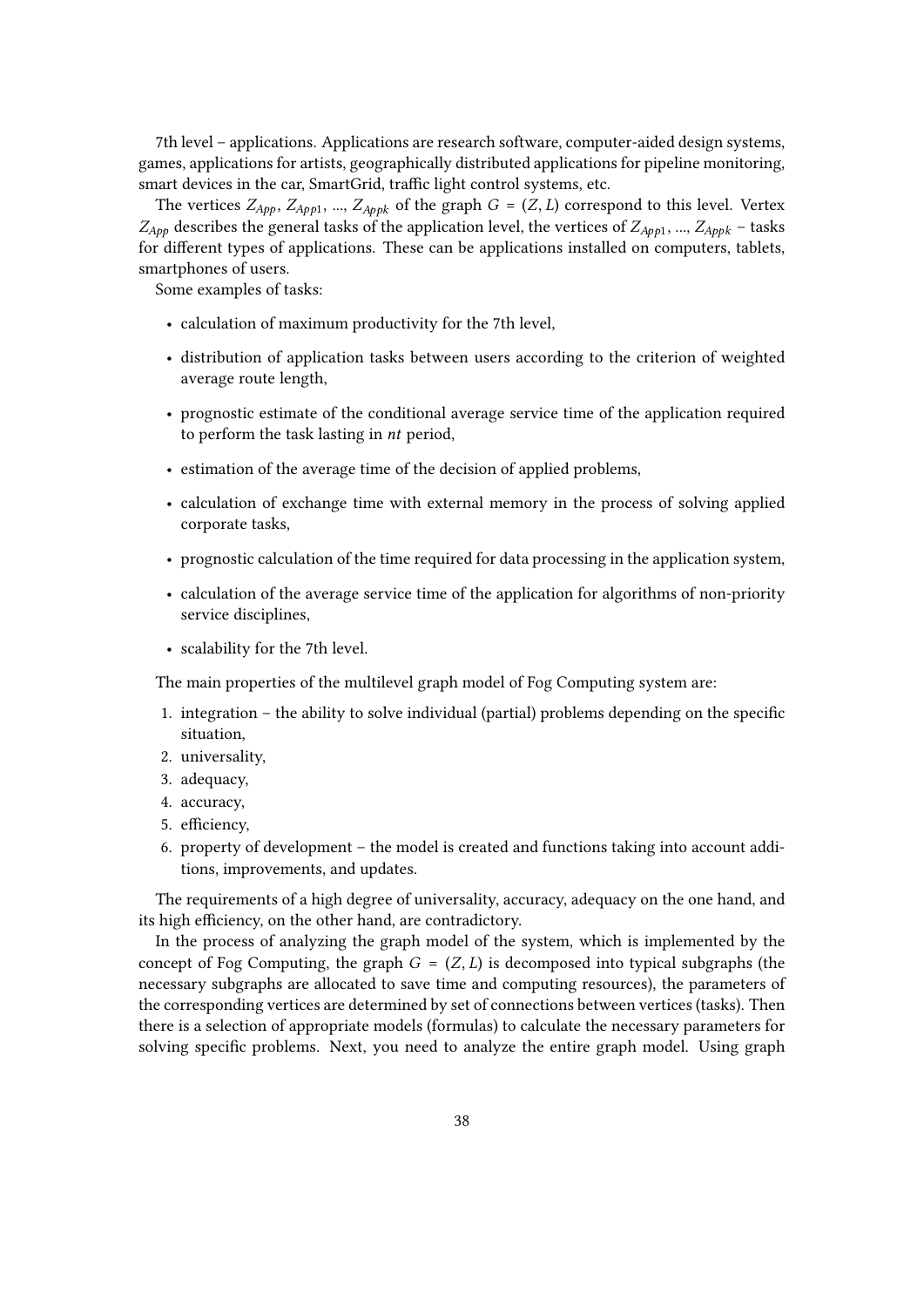

**Figure 2:** Graph with the width of the edges, which is proportional to their weight

 $G = (Z, L)$  it is possible to integrate models for calculation and estimation of various parameters depending on concrete tasks, to carry out various calculations, to estimate practically all parameters and characteristics of Fog Computing system elements. The graph model clearly shows the mutual influence and relationship of tasks and parameters, and modeling can begin with any problem that corresponds to the vertex of the graph (one or more).

Fog Computing network simulations were performed in Matlab. Since the 2015 release, Matlab has been able to work with graphs using the  $G = graph()$  function. After you create a graph that simulates a network, you can get information about the graph by using object functions to perform object queries. For example, you can add or remove nodes or edges, define the shortest path between two nodes, or find a specific graph node:

```
G = graph([1 1], [2 3]);e = G.EdeesG = addedge(G, 2, 3)G = addnode(G, 4)plot(G)
```
The next step in describing the relationships between objects using graphs is to give the edges certain symbolic values, qualitative characteristics, called weights. In the simplest cases, this may be the ordinal numbering of the edges, which is checked by the order of their consideration (priority or hierarchy). Rib weight can mean length (message paths), bandwidth (communication lines), load. Weight can be attributed not only to the ribs but also to the vertices. For example, the vertices that correspond to the Fog nodes of the network can characterize the number, bandwidth, and so on. Next, a graph is constructed, indicating the weight of the edges and making the width of the edges proportional to their weight (figure 2).

We used a set of pseudo-random task graphs which can be used for evaluating Mobile Cloud, Fog and Edge Computing systems. The pseudo-random task graphs are based upon graphs that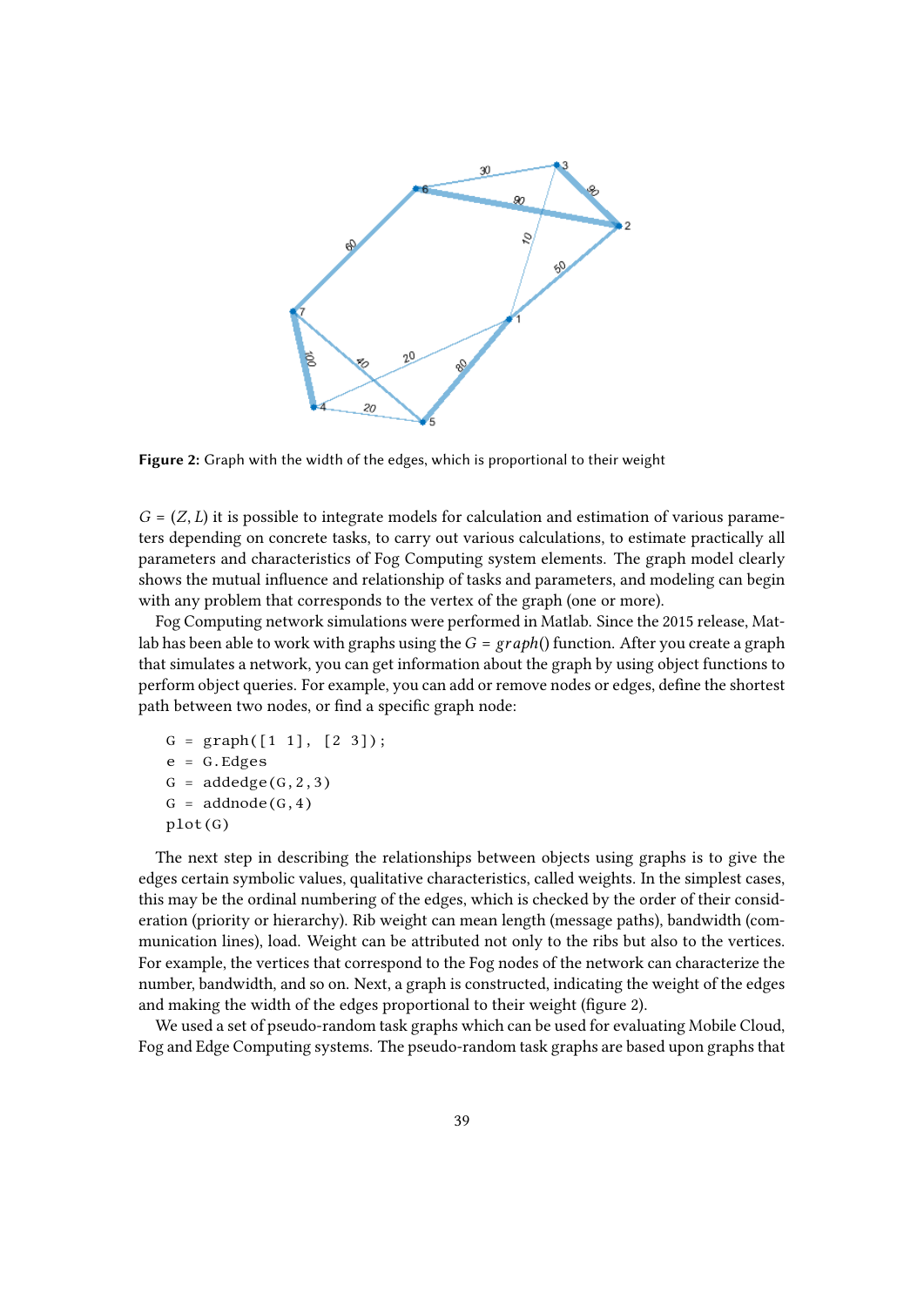

**Figure 3:** Three task graphs each with N = 9 nodes and 6 offloadable tasks. Tasks 1,6 and 9 execute locally. Edge weights are in Kilobits

have previously developed by Ted H. Szymanski [\[20\]](#page-16-5). Researchers can download these 300 task graphs and analyse their own configurations of mobile cloud, fog and edge computing systems with different mobile device parameters and cloud/fog/edge server parameters, but the code does not provide the ability to visualize graphs and properties of nodes and edges.

For example, the first set of graphs is based upon a task graph presented in [\[20\]](#page-16-5). Reference [\[20\]](#page-16-5) provided the 3 task graphs shown in figure 3, and it provided the optimal energy for each graph (under certain assumptions). In figure 3, the task graphs consists of 9 tasks and 10 edges. Tasks 1, 6 and 9 must execute locally, and the remaining tasks can execute locally or remotely. The task complexities are expressed in Mega-cycles per task, and the edges are annotated with the data size expressed in kilobits. The task graph in Fig. 3 contains only in one variable, where the complexity of task 8 changes from 3 to 20 Mega-cycles.

Graph plots are the primary way to visualize graphs and networks created using the graph and digraph functions. After you create a GraphPlot object, you can modify aspects of the plot by changing its property values. This is particularly useful for modifying the display of the graph nodes or edges. GraphPlot properties control the appearance and behavior of plotted graphs. By changing property values, you can modify aspects of the graph display. Use dot notation to refer to a particular object and property. Let's plot a graph by marking the edges with their weights and making the widths of the edges proportional to their weights. Use a scaled version of the edge weights to define the width of each edge so that the widest line has a width of 5. This example shows how to plot graphs:

EDGE\_src $(1,1:10)$ =[1,1,2,2,3,4,5,6,7,8,];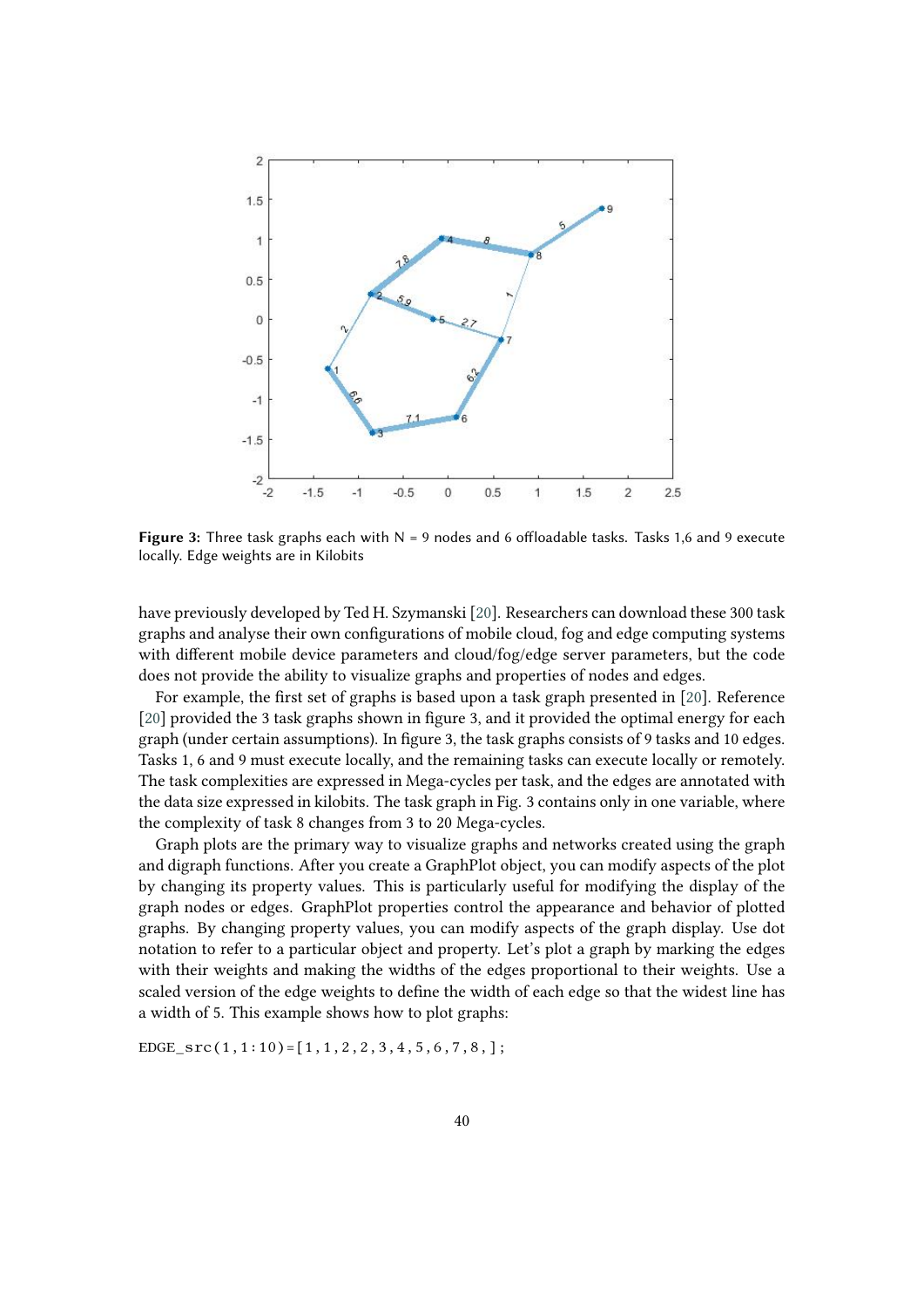```
EDGE_dst(1,1:10)=[2,3,4,5,6,8,7,7,8,9,];
EDGE_bits(1,1:10)=[200,660,780,590,710,80,270,620,100,500,]
G=graph(EDGE_src,EDGE_dst,EDGE_bits)
G =graph with properties:
Edges: [10x2 table]
Nodes: [9x0 table]
>> LWidths = 5*G.Edges.Weight/max(G.Edges.Weight);
plot(G,'EdgeLabel',G.Edges.Weight,'LineWidth',LWidths)
```
The second task graph is an extended version of the previous task graph, and the seed graph is shown in figure 3. Three instances of the task graph from set 1 (in figure 2) are placed in parallel, between the entry node 1 and exit node 29. The seed graph has 29 nodes and 36 edges. Nodes 1, 29 and 7 other randomly selected nodes execute locally. Each task graph in set 2 thus has 20 offloadable tasks. This example shows how to plot graphs:

```
>>EDGE_src(1,13:24)=[1,11,11,12,12,13,14,15,16,17,18,19,];
EDGE_dst(1,13:24)=[11,12,13,14,15,16,18,17,17,18,19,29,];
EDGE_bits(1,25:36)=[200,200,660,780,590,710,80,270,620,100,500,300,];
G=graph(EDGE_src,EDGE_dst,EDGE_bits)
```

```
G=Graph with properties:
Edges: [36x2table]
Nodes: [29x0table]
>>LWidths=5*G.Edges.Weight/max(G.Edges.Weight);
plot(G,'EdgeLabel',G.Edges.Weight,'LineWidth',LWidths)
```
The first task graph in set 2 is identical to the one shown in figure 4.

The practical application of the model can, for example, help mobile devices overcome resource constraints by unloading computing tasks on cloud servers. The task of the cloud is to minimize the time of data transfer and execution of tasks to the user, whose location changes due to the mobility and power consumption of the mobile device.

Ensuring satisfactory computational performance is particularly difficult in Fog Computing. The graph model of calculations will allow bringing effectively computing power Fog to the mobile user. The graph model consists of remote cloud nodes and local cloud nodes that are connected to the wireless access infrastructure. Evaluating the effectiveness of our method using experimental modeling in Matlab shows good results, which show that this method allows you to calculate the ability to reduce task execution time and power consumption of mobile devices.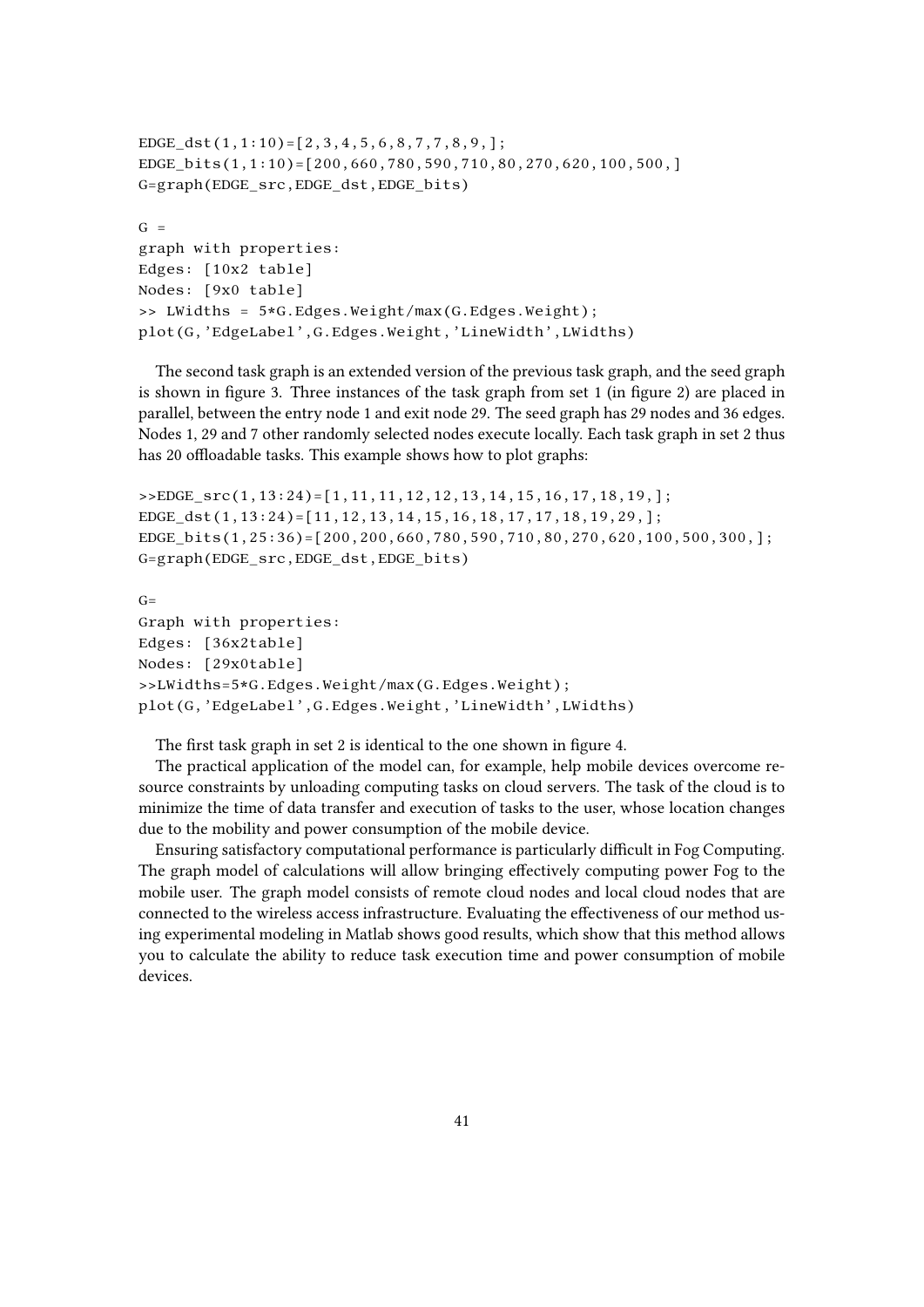

Figure 4: Task graph with N = 29 nodes and 20 offloadable tasks based upon previous figure

### **5. Conclusions**

The developed graph model can be a very versatile tool for optimizing existing networks and for implementing new systems and networks created by the concept of Fog Computing, and, above all, focused on the IoT. The IoT and Fog computing is just entering everyday life, and the model provides the ability to calculate, perform a prognostic assessment, optimize the necessary characteristics of the entire system and individual elements, identify bottlenecks and redundancy at the design stage taking into account OpenFog reference architecture, criteria (technological principles) and types of data processing systems. The proposed graph model can provide the ability to determine the basic properties of systems, networks, and network devices within the concept of Fog Computing, the optimal characteristics, and ways to maintain them in working condition. A promising task is to create an algorithm for calculating the shortest path between nodes when dynamically changing the weight of the edges of the graph (for example, when changing the location of a mobile device) to solve practical problems of unloading mobile resources.

This paper shows how to plot graphs, and then customize the display to add labels or highlighting to the graph nodes and edges of pseudo-random task graphs which can be used for evaluating Mobile Cloud, Fog and Edge computing systems. The graphs are described and visualized in Matlab code.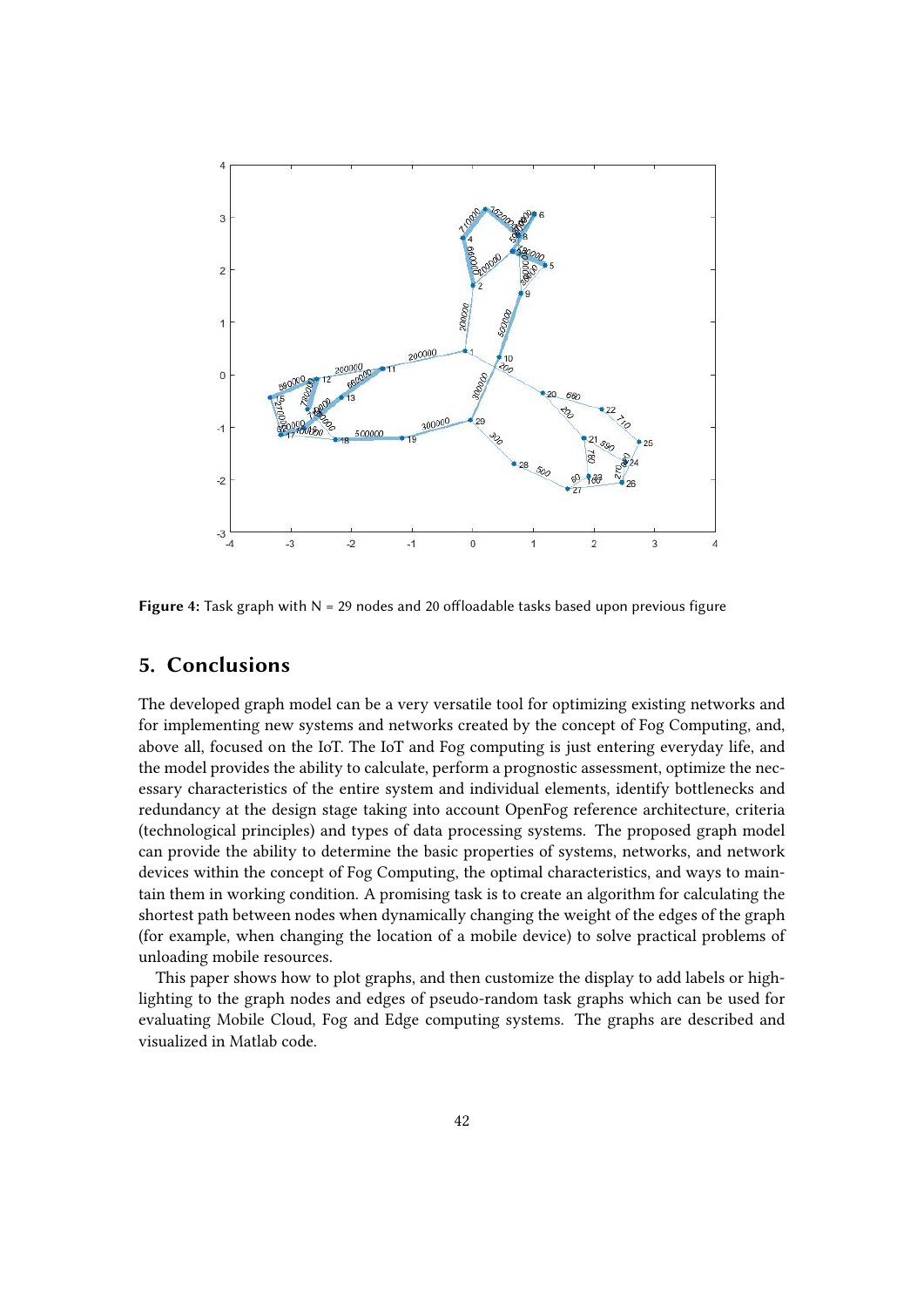We plan to develop a set of use-case scenarios that we analyze to determine the graph based parameters of the system that allows us to scale and generate a more realistic testing scenario for future optimization attempts as well as determine the nature of fog systems in comparison to other networks types.

### **References**

- <span id="page-15-0"></span>[1] T. Kramp, R. van Kranenburg, S. Lange, Introduction to the Internet of Things, Springer Berlin Heidelberg, Berlin, Heidelberg, 2013, pp. 1–10. doi:[10.1007/](http://dx.doi.org/10.1007/978-3-642-40403-0_1)  $978 - 3 - 642 - 40403 - 0$  1.
- <span id="page-15-1"></span>[2] O. Markova, S. Semerikov, A. Striuk, H. Shalatska, P. Nechypurenko, V. Tron, Implementation of cloud service models in training of future information technology specialists, CEUR Workshop Proceedings 2433 (2019) 499–515.
- <span id="page-15-2"></span>[3] S. Yi, Z. Hao, Z. Qin, Q. Li, Fog computing: Platform and applications, in: 2015 Third IEEE workshop on hot topics in web systems and technologies, HotWeb, 2015, pp. 73–78. doi:[10.1109/HotWeb.2015.22](http://dx.doi.org/10.1109/HotWeb.2015.22).
- <span id="page-15-3"></span>[4] H. Atlam, R. Walters, G. Wills, Fog computing and the internet of things: A review, Big data and cognitive computing 2 (2018) 10. doi:[10.3390/bdcc2020010](http://dx.doi.org/10.3390/bdcc2020010).
- <span id="page-15-4"></span>[5] W. Shi, J. Cao, Q. Zhang, Y. Li, L. Xu, Edge computing: Vision and challenges, IEEE Internet of things journal 3 (2016) 637–646. doi:[10.1109/JIOT.2016.2579198](http://dx.doi.org/10.1109/JIOT.2016.2579198).
- <span id="page-15-5"></span>[6] N. Abbas, Y. Zhang, A. Taherkordi, T. Skeie, Mobile edge computing: A survey, IEEE Internet of Things Journal 5 (2017) 450–465. doi:[10.1109/JIOT.2017.2750180](http://dx.doi.org/10.1109/JIOT.2017.2750180).
- <span id="page-15-6"></span>[7] M. Satyanarayanan, The emergence of edge computing, Computer 50 (2017) 30–39. doi:[10.1109/MC.2017.9](http://dx.doi.org/10.1109/MC.2017.9).
- <span id="page-15-7"></span>[8] L. Vaquero, L. Rodero-Merino, Finding your way in the fog: Towards a comprehensive definition of fog computing, ACM SIGCOMM Computer Communication Review 44 (2014) 27–32. doi:[10.1145/2677046.2677052](http://dx.doi.org/10.1145/2677046.2677052).
- <span id="page-15-8"></span>[9] R. Mahmud, R. Kotagiri, R. Buyya, Fog computing: A taxonomy, survey and future directions, Internet of everything (2018) 103–130. doi:[10.1007/978-981-10-5861-5\\_5](http://dx.doi.org/10.1007/978-981-10-5861-5_5).
- <span id="page-15-9"></span>[10] I. Stojmenovic, S. Wen, X. Huang, H. Luan, An overview of fog computing and its security issues, Concurrency and Computation: Practice and Experience 28 (2016) 2991–3005. doi:[10.1002/cpe.3485](http://dx.doi.org/10.1002/cpe.3485).
- <span id="page-15-10"></span>[11] F. Bonomi, R. Milito, J. Zhu, S. Addepalli, Fog computing and its role in the internet of things, in: Proceedings of the first edition of the MCC workshop on Mobile cloud computing, 2012, pp. 13–16. doi:[10.1145/2342509.2342513](http://dx.doi.org/10.1145/2342509.2342513).
- <span id="page-15-11"></span>[12] S. Sarkar, S. Misra, Theoretical modelling of fog computing: a green computing paradigm to support iot applications, IET Networks 5 (2016) 23–29. doi:[10.1049/iet-net.2015.](http://dx.doi.org/10.1049/iet-net.2015.0034) [0034](http://dx.doi.org/10.1049/iet-net.2015.0034).
- <span id="page-15-12"></span>[13] N. Verba, K. Chao, A. James, J. Lewandowski, X. Fei, C. Tsai, Graph analysis of fog computing systems for industry 4.0, in: 2017 IEEE 14th International Conference on e-Business Engineering (ICEBE), 2017, pp. 46–53. doi:[10.1109/ICEBE.2017.17](http://dx.doi.org/10.1109/ICEBE.2017.17).
- <span id="page-15-13"></span>[14] I. Lera, C. Guerrero, C. Juiz, Availability-aware service placement policy in fog computing